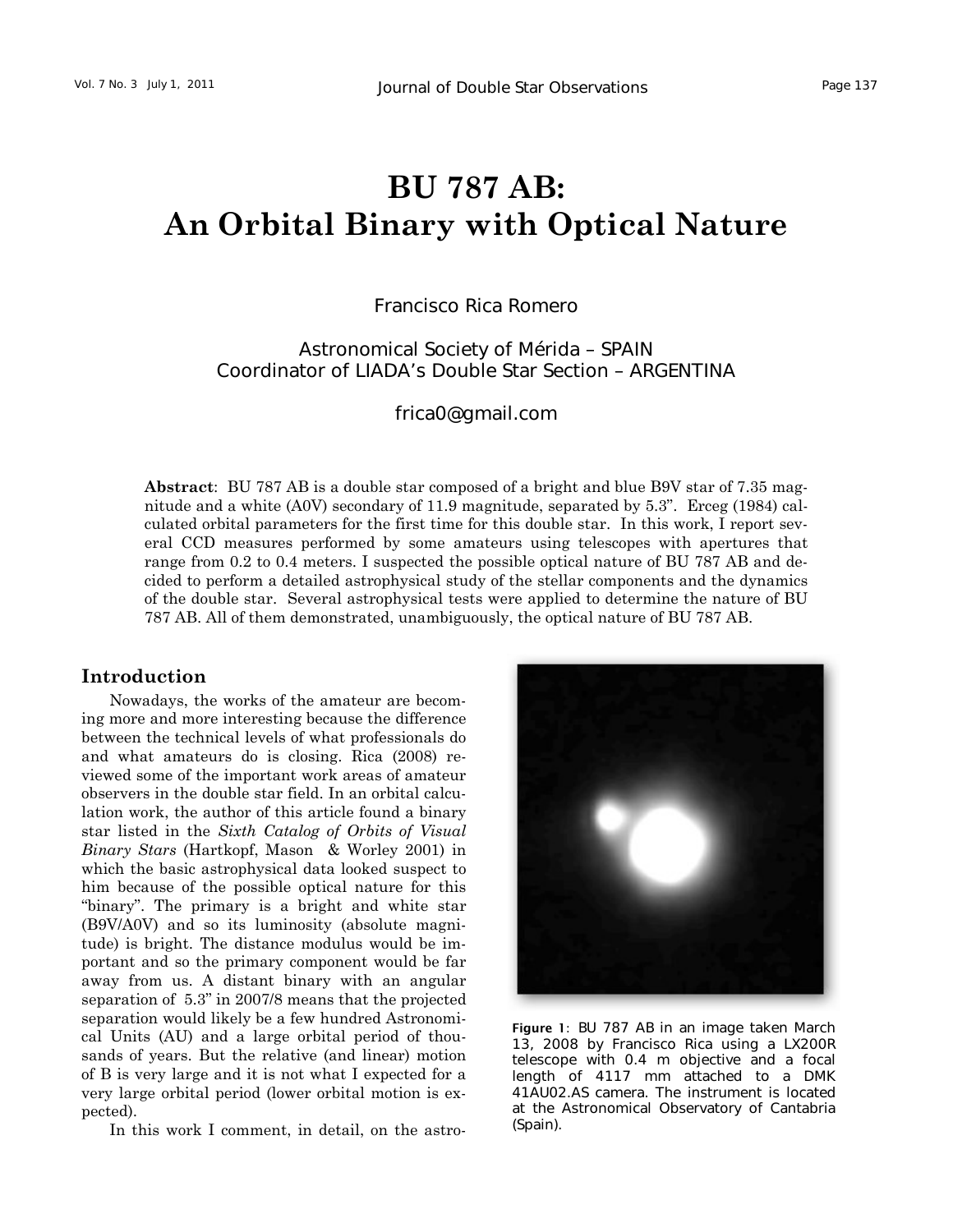#### **BU 787 AB: An Orbital Binary with Optical Nature**

physical study for BU 787 AB (=WDS 03342+4837) to determine the nature of this pair. See Figure 1.

# **The Astrophysical Study**

A detailed astrophysical study for the stellar components and for the stellar system was performed. The lines of the astrophysical study were published in Benavides *et al.* (2010) in sections 3 to 10. In the following sections, I complete the report for this study.

#### *X-Ray activity*

stars and is inversely proportional to stellar age. Astrometrica 4.0 to determine the scale and orientaage.

taken to a high altitude. **ROSAT** was an X-ray satellite telescope designed by Germany. It was launched Survey (RASS) was the first imaging X-ray survey of the epoch of the observations, in column (1); θ (in desources with a very large FWHM of about 2 arcmin- (3); the number of measures in column (4); the oban error of even tens of arc seconds. Optical counter-official orbit. parts for the X-ray sources are not easy to identify, so arcseconds.

#### *Photometric data*

The catalog of the Two Micron All Sky Survey (Cutri *et al.* 2000; hereafter 2MASS) lists data for the A and B components. While the photometric quality for JHK is good for the primary component, the photometric quality for the secondary is bad and it was not used in this work.

# **Astrometric Measures**

BU 787 AB is composed of stars with magnitude 7.4 and 11.9 (WDS catalog), separated by more than 5" in the direction of 291 degrees. Since Burnham (1882) discovered its binary nature in 1881, it has had 16 measures which cover an arc of about 60 degrees; and the angular separation increased from 2.0" to 4.5". The measures performed were micrometric, with the use of a refractor or reflector telescope, but the measures were analyzed using the 2MASS CCD image. Some collaborators of the LIADA Double Star Section performed several measures in 2007-2008. These new measures are listed in Table 1 in bold font.

The X-ray emission is related to the age of the exposure time were astrometrically reduced using While young stars are strong X-ray emitters, old stars tion. The scale was of 0.45" per pixel. Ten images of 1 are weak X-ray emitters. There are several diagrams second of exposure time were used to determine θ and that show the relation of X-ray emission with stellar ρ using REDUC. Rafael Benavides from Cordoba X-radiation is absorbed by the Earth's atmos-16, 2007, using a C11 telescope (0.28 meters) with a phere, so instruments that detect X-rays must be focal length of 5420 mm and a pixel scale of 0.41x Our French friend Florent Losse made a measure in 2008.112 using a 0.2 meter telescope with a Barlow 2x lens (total focal length of 4340 mm). The CCD camera used was a CCD Audine with a KAF400 sensor. Florent took 200 images with two different exposure times. Francisco Rica, in March 2008, used a 0.4 meter LX200R telescope located in the Cantabria Astronomical Observatory (north of Spain). For the measures, a CCD ST-8XE was used at the primary focus (focal length of 4115 mm). Ten images of 15 seconds of (South of the Spain) measured this pair on January 0.38 arcseconds.

in 1990 and operated until 1999. The ROSAT All-Sky ADA measures. This table has the following columns: the entire sky. X-ray digital images show X-ray grees) and  $\rho$  (in arcseconds) values in columns (2) and utes and a calculation of the centroid is difficult, so server code as listed in the WDS catalog, in column the AR and DEC for the X-ray source are known with (5); last two columns list the residuals O-C with the Table 1 lists the historical measures and the LI-

the astrophysical search for optical counterparts is at ure 3 shows a plot of ρ versus epoch. The red curves an angular distance that ranges from 16 to 40 were plotted using the orbital parameters calculated Figure 2 shows a plot of  $\theta$  versus epoch while Figby Erceg (1984) (see Section 4).

# **The Orbital Parameters**

Erceg (1984) calculated the orbital parameters shown in Table 2.

Using the orbital parameters and Hipparcos parallax, a total mass of  $2,602M_{\odot}$  was obtained! This unrealistic total mass could be caused by terribly wrong orbital parameters or by an erroneous trigonometric parallax. To confirm that the orbital parameters are wrong, I obtained the typical absolute magnitude for

|            |       | $5.51$ , $5.51$ , $5.51$ , $5.51$ , $5.51$ |
|------------|-------|--------------------------------------------|
| $P =$      |       | 400.220 yr                                 |
| $To =$     |       | 1831.930                                   |
| $e =$      |       | 0.540                                      |
| $a =$      |       | 2.8610"                                    |
|            | $i =$ | 31.40°                                     |
| $\omega$ = |       | 331.90°                                    |
|            |       | 147.300                                    |

*(Continued on page 140)*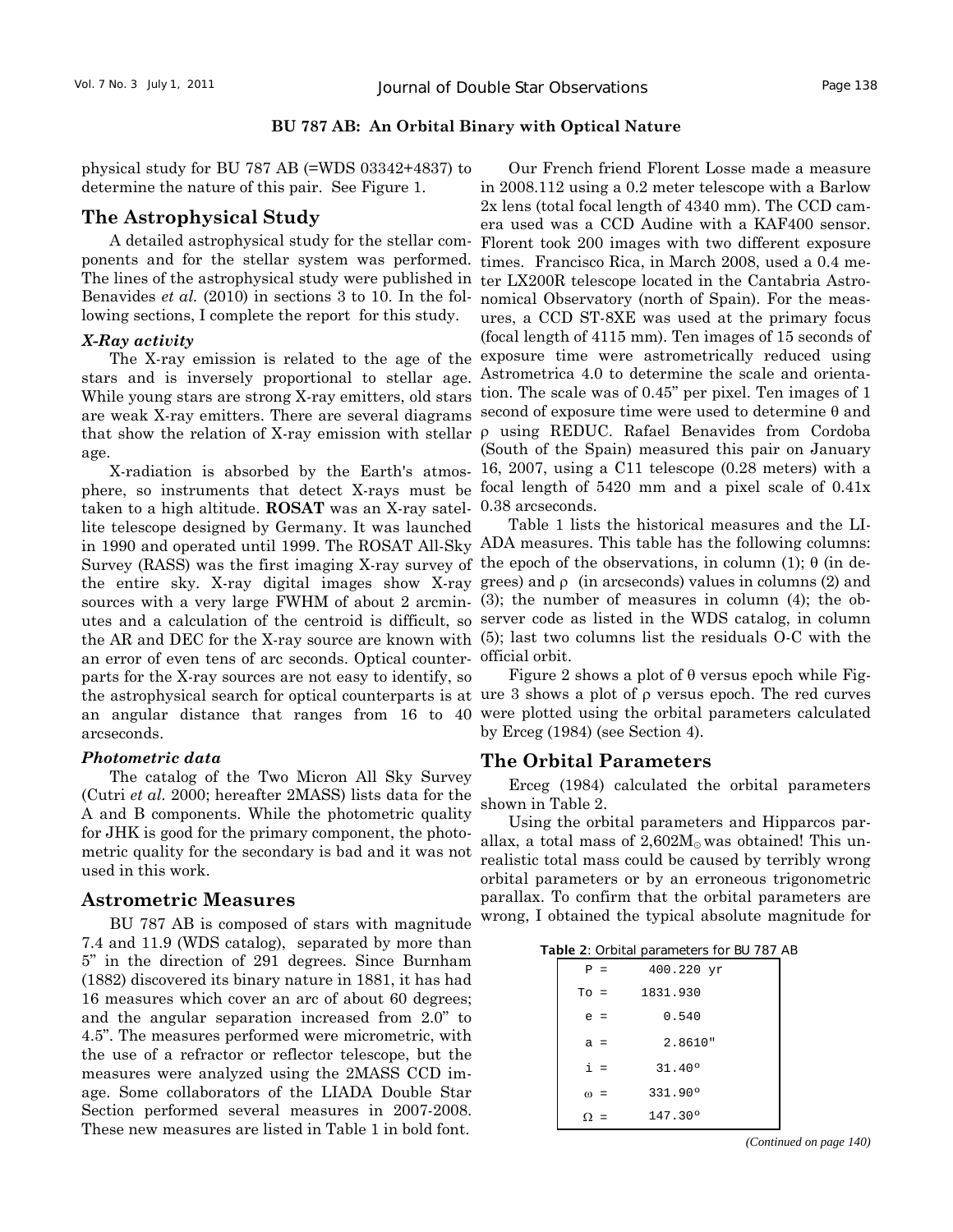



Figure 2: The plot shows the theta (θ) values vs the epoch of observations (filled blue points). The red curve was plotted using the orbital parameters calculated by Erceg (1984)

| Epoch     | $\begin{bmatrix} 0 \\ 1 \end{bmatrix}$ | $\rho$ ["] | N              | Observer   | $\Delta\theta$ [ $^{\circ}$ ] | $\Delta \rho$ ["] |
|-----------|----------------------------------------|------------|----------------|------------|-------------------------------|-------------------|
| 1881.69   | 228.5                                  | 2.05       | $\overline{3}$ | <b>Bu</b>  | 3.01                          | $-0.052$          |
| 1885.96   | 227.3                                  | 2.35       | $\mathbf{1}$   | StH        | $-3.12$                       | 0.157             |
| 1888.588  | 233.1                                  | 2.02       | 5              | Com        | $-0.16$                       | $-0.230$          |
| 1898.704  | 245.6                                  | 2.39       | $\mathbf{1}$   | Hu         | 2.60                          | $-0.080$          |
| 1899.13   | 243.3                                  | 2.4        | $\mathbf{1}$   | <b>Bu</b>  | $-0.07$                       | $-0.079$          |
| 1899.983  | 241                                    | 2.64       | 3              | Doo        | $-3.10$                       | 0.142             |
| 1904.84   | 250.9                                  | 2.33       | $\mathbf{1}$   | <b>Bu</b>  | 2.80                          | $-0.273$          |
| 1925.17   | 256.2                                  | 2.54       | $\mathbf{1}$   | Fox        | $-5.68$                       | $-0.482$          |
| 1927.14   | 268.2                                  | 2.52       | $\overline{2}$ | Gcb        | 5.18                          | $-0.540$          |
| 1933.17   | 267.1                                  | 3.23       | $\mathbf{1}$   | Gcb        | 0.76                          | 0.056             |
| 1937.79   | 271.7                                  | 3.1        | $\overline{3}$ | <b>VBs</b> | 2.98                          | $-0.159$          |
| 1943.84   | 274.8                                  | 3.26       | $\mathbf{1}$   | VBs        | 3.12                          | $-0.105$          |
| 1958.08   | 281.6                                  | 3.81       | $\mathbf{1}$   | B          | 3.62                          | 0.215             |
| 1983      | 289                                    | 4.3        | $\mathbf{1}$   | Hei        | 1.54                          | 0.377             |
| 1988.091  | 287.1                                  | 3.72       | $\mathbf{1}$   | Pop        | $-2.12$                       | $-0.258$          |
| 1999.86   | 287.6                                  | 4.51       | $\mathbf{1}$   | TMA        | $-5.52$                       | 0.421             |
| 2007.0442 | 290.3                                  | 5.33       | $\mathbf{1}$   | <b>BVD</b> | $-5.08$                       | 1.185             |
| 2008.112  | 295.0                                  | 5.34       | $\mathbf{1}$   | LOS        | $-0.69$                       | 1.187             |
| 2008.1995 | 291.3                                  | 5.30       | $\mathbf{1}$   | <b>FMR</b> | $-4.42$                       | 1.147             |

Table 1: Observations and Residuals of WDS 03342+4827, BU 787 AB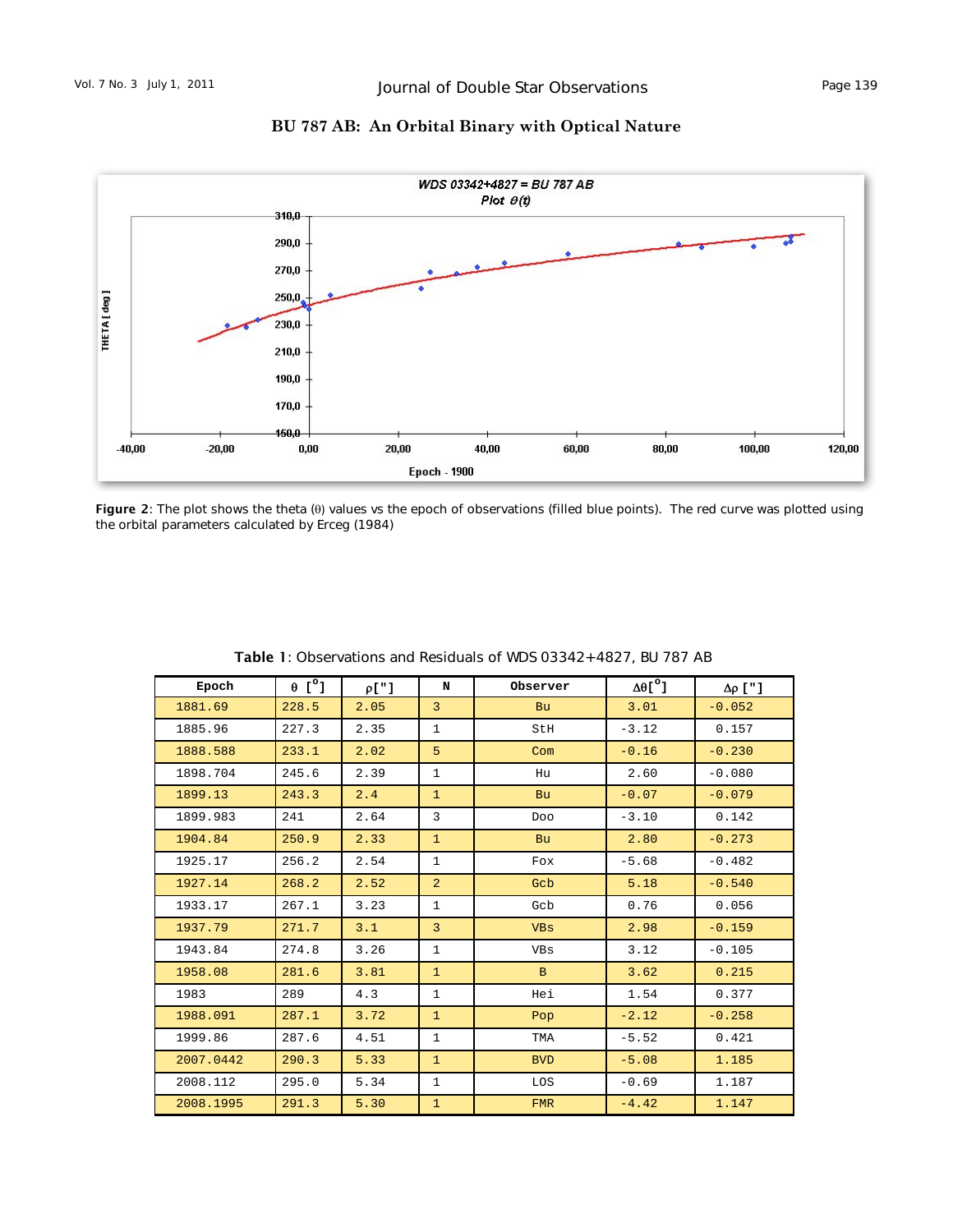

**BU 787 AB: An Orbital Binary with Optical Nature** 

Figure 3: The plot shows the rho  $(p)$  values vs the epoch of observations (filled blue points). The red curve was plotted using the orbital parameters calculated by Erceg (1984). The black line is a linear fit.

#### *(Continued from page 138)*

a B9V (the primary spectral type): about +0.30 to so the orbital parameters are unrealistic.

Figure 4 shows the orbit calculated by Erceg million years. (1984). The important residuals of the recent measures and the linear trajectory is evident.

# **Astrophysical data**

The Tycho-2 catalog determined a proper motion of  $+22.5 \pm 1.5$  mas/yr in RA and  $-27.2 \pm 1.6$  mas/yr in DEC. The Hipparcos trigonometric parallax of  $3.83 \pm$ 0.72 mas corresponds to a distance of  $261^{+60/40}$  pc.

In the astronomical literature, BU 787 AB has been classified as a B9V star (Jaschek, Conde, & de Sierra (1964), Morgan, Hiltner, & Garrison (1971)) and as a A0V (Kenedy (1983)) . In this work a combined spectral type of B9V (in excellent agreement with literature) was obtained using BVIJHK photometry and the combined proper motion. The stellar mass for the primary component is 3.8 solar masses. The spectral type of the secondary is unknown and I assumed a value of 1.0 solar mass.

In the literature there are many radial velocity values that range from -13 km/s to +0.7 km/s.

#### *Age and Stellar Population*

+0.35 magnitude. If I correct the V magnitude for the  $(-21, -36, -11)$  km/s was calculated. According to Egprimary by interstellar reddening ( $Av = +0.35$ ), then a gen's diagrams (1969a, 1969b) BU 787 AB is a memdistance of 223.3 pc is obtained. This corresponds to a ber of the young galactic disk. Grenon (1987) defined parallax of about 0.0044" (in good agreement with the a kinematic age parameter, fG. A value of 0.21 for fG Hipparcos value of 0.0038"). Using this last value for was obtained in this work corresponding to middle the parallax, a total mass of 1,716  $M_{\odot}$  was obtained, age thin disk stars. Patience *et al.* (2002) list this dou-In this work a galactocentric velocity of  $(U, V, W) =$ ble star belonging to the  $\alpha$  Persei cluster of about 50

> Tables 3 and 4 list the astrophysical parameters for the stellar components and the double star.

# *X-Ray Activity*

ROSAT PSPC catalog lists an X-ray source near BU 787 AB. Randich *et al*. (1996) calculated an X-ray luminosity (log Lx) of 29.43 erg/s.

If I consult the diagram of Damiani *et al*. (1995), the X-ray activity of BU 787 AB is typical of a star with the age of several tens of millions of years. Giampapa, Prosser, and Fleming (1998) studied the X -ray emission of the 70 Myrs open cluster IC 4665. This cluster has an X-ray activity similar to BU 787 AB, so it can be said that BU 787 AB has a similar age with IC 4665, that is, about 70 Myrs.

BU 787 AB is a member of the α Persei cluster. This cluster has an age of about 50 Myrs, which is in good agreement with the age determined in this work by the X-ray luminosity.

# **Nature of BU 787 AB**

Using historical measures, a weighted linear fit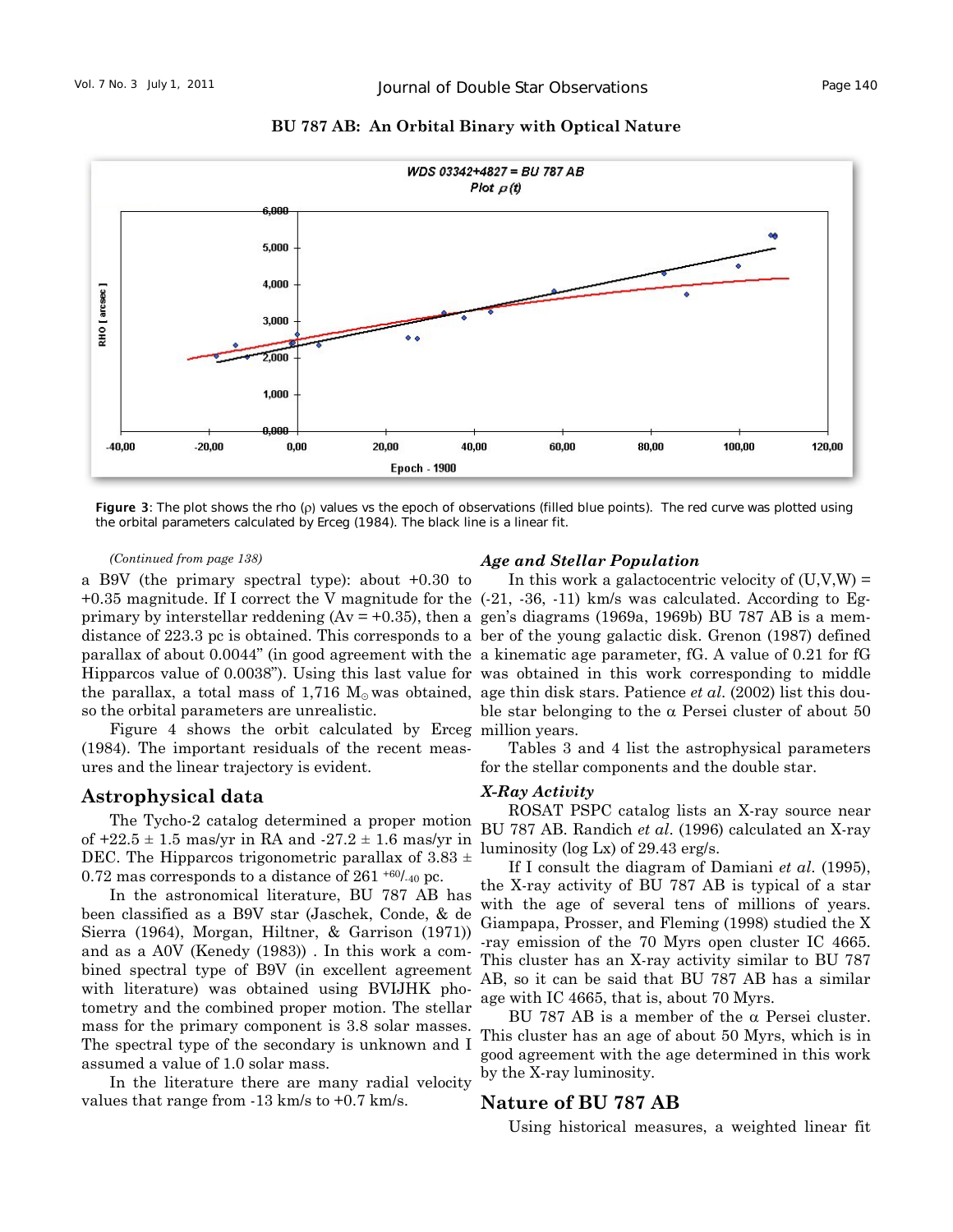

**BU 787 AB: An Orbital Binary with Optical Nature** 

Figure 4: The orbit of BU 787 AB calculated by Erceg (1984). The visual micrometric measures are plotted as plus (+). Speckle points are represented as filled blue circles. The lines join the observations with the ephemerid calculated using orbital parameters. North is down and East is right.

mas/yr and  $\mu(\delta) = -1.0 \pm 2.2$  mas/yr for B.

is not gravitationally bound to A, and so it would be it is clear that it is an optical pair. an optical companion. But, there exists the possibility rors in the proper motions. In this case, the proper annual variation of theta  $(0.499 \text{ deg/yr})$ . This criteof mass, so I must confirm the nature of BU 787 AB greater than the true value, so B is not bound to A. using other tests.

(1955, 1956), Peter van de Kamp (1961) and Sinacho- is 44.6 km s<sup>-1</sup>. Using the criterion of Sinachopoulos  $\&$ 

was performed to calculate a relative motion of B with poulos & Mouzourakis (1992)) that are based on asrespect to A of  $\Delta x = -24.2 \pm 1.4$  mas/yr and  $\Delta y = +26.2$  tromechanics. They are described in detail in ± 1.4 mas/yr. The baseline of the 19 measures used Benavides *et al.* (2010). The Dommanget test deterwas 126.51 years. From the proper motion of A and mined that B would be bound to A if the stellar sysrelative motion of B, I calculated  $\mu(\alpha) = -1.7 \pm 2.1$  tem is nearer than 30 pc. Hipparcos calculated a According to the very different proper motions ing to a distance of  $261 + 60/41$  pc. Since the distance for (much greater than  $3\sigma$ ) of B and A, it is likely that B A is 8.7 times greater that the limit of this criterion, trigonometric parallax of  $3.83 \pm 0.72$  mas, correspond-

that the orbital motion is much greater that the er- lar mass, the projected separation (957 AU), and the motion of the components would be incompatible from rion shows that the true critical value for a parabolic a mathematical point of view, but the pair of stars orbit is 379 AU<sup>3</sup> yr<sup>-2</sup>, while the observed projected could be gravitationally bound by orbiting the center critical value is of  $66,285$  AU<sup>3</sup> yr<sup>2</sup>, which is much For the criterion of van de Kamp, I need the stel-

I have used several tests (those of Dommanget served relative proper motion of B, with respect to A, The tangential velocity corresponding to the ob-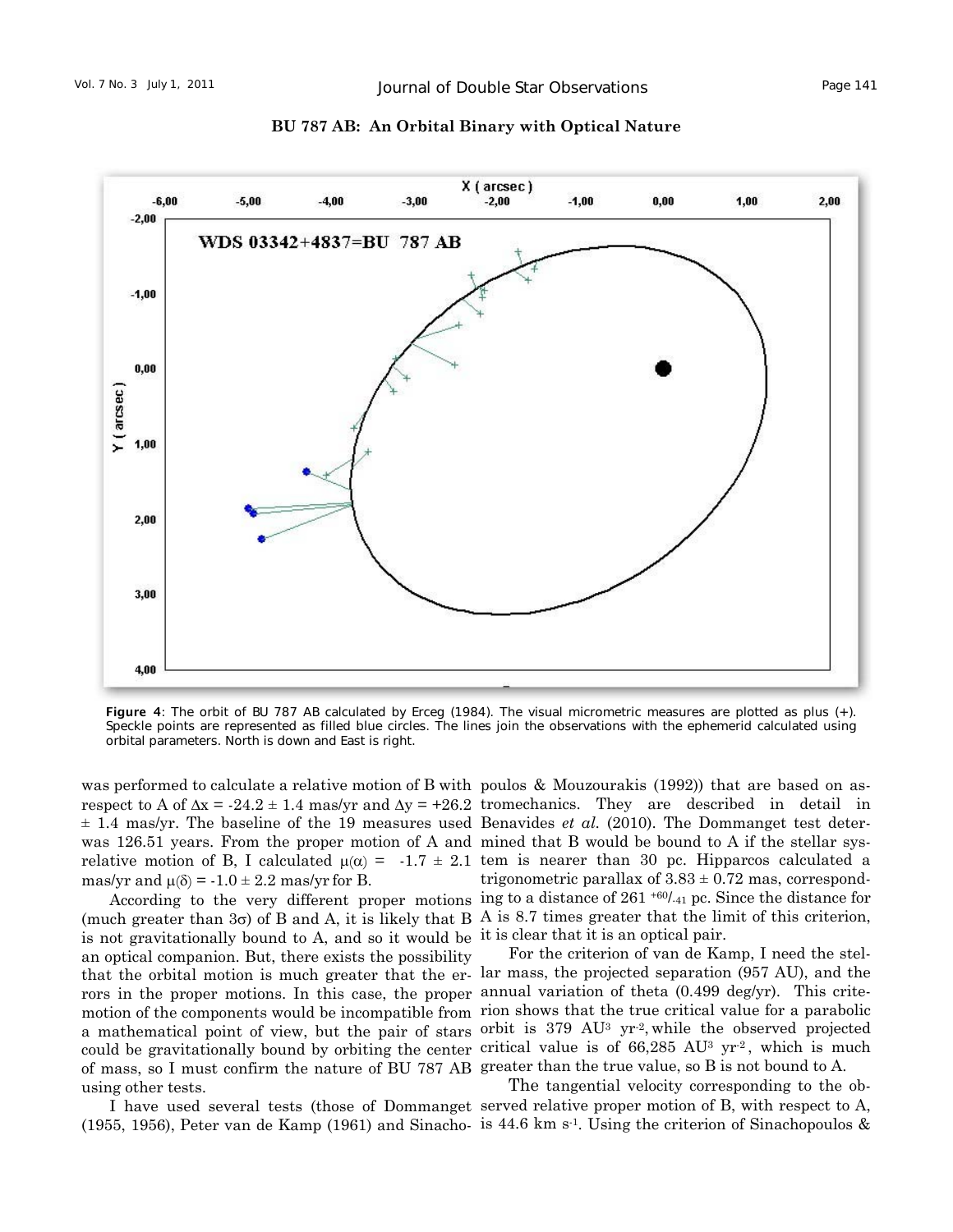| BU 787 AB: An Orbital Binary with Optical Nature |  |  |  |  |  |  |
|--------------------------------------------------|--|--|--|--|--|--|
|--------------------------------------------------|--|--|--|--|--|--|

Table 3. Astrophysical data for BU 787 AB = WDS 03342+4837

|                                                                                                                                                                                                                                                                                             | Primary                        | Secondary  |  |  |  |  |
|---------------------------------------------------------------------------------------------------------------------------------------------------------------------------------------------------------------------------------------------------------------------------------------------|--------------------------------|------------|--|--|--|--|
| $\alpha_{2000}$ c)                                                                                                                                                                                                                                                                          | 03h 34m 12.95s                 |            |  |  |  |  |
| $\delta_{2000}$ $^{\rm c)}$                                                                                                                                                                                                                                                                 | $+48°$ 37' 3.1"                |            |  |  |  |  |
| $\overline{V}$                                                                                                                                                                                                                                                                              | $7.35^{c}$                     | $11.9^{a}$ |  |  |  |  |
| $B - V$ <sup>c)</sup>                                                                                                                                                                                                                                                                       | $+0.038 \pm 0.005$             |            |  |  |  |  |
| $V - I$ <sup>c</sup>                                                                                                                                                                                                                                                                        | $+0.05 \pm 0.00$               | $\ddotsc$  |  |  |  |  |
| $K^{b)}$                                                                                                                                                                                                                                                                                    | $7.21 \pm 0.02$                |            |  |  |  |  |
| $J - H^{b}$                                                                                                                                                                                                                                                                                 | $-0.09 \pm 0.06$               |            |  |  |  |  |
| $H - K^{b}$                                                                                                                                                                                                                                                                                 | $+0.04 \pm 0.06$               |            |  |  |  |  |
| $J - K^{b}$                                                                                                                                                                                                                                                                                 | $-0.05 \pm 0.03$               | $\ddotsc$  |  |  |  |  |
| d)<br>$\mu(\alpha)$ [mas/yr]                                                                                                                                                                                                                                                                | $+22.5 \pm 1.5$                |            |  |  |  |  |
| $\mu(\delta)$ [mas/yr] <sup>d)</sup>                                                                                                                                                                                                                                                        | $-27.2 \pm 1.6$                |            |  |  |  |  |
| Spectral Type                                                                                                                                                                                                                                                                               | B9V $e$ ); A0V $f$ )           |            |  |  |  |  |
| Trigonometric<br>Parallax, $\pi$ [mas] <sup>d)</sup>                                                                                                                                                                                                                                        | $3.83 \pm 0.72$                |            |  |  |  |  |
| Distance $[pc]$ <sup>c)</sup>                                                                                                                                                                                                                                                               | $261^{+60}/_{-41}$             |            |  |  |  |  |
| $Mv$ c)                                                                                                                                                                                                                                                                                     | $-0.04 \pm 0.41$               |            |  |  |  |  |
| Reddening, Av <sup>g)</sup>                                                                                                                                                                                                                                                                 | $+0.35$                        |            |  |  |  |  |
| Radial Velocity<br>[km/s]                                                                                                                                                                                                                                                                   | +0.7 $\pm$ 1.0 <sup>h</sup> ); |            |  |  |  |  |
| a) WDS catalog (Mason, Wycoff & Hartkopf (2003)); b) 2MASS<br>(Cutri et al. 2000); c) Hipparcos (ESA 1997); d) Tycho-2 (Hog<br>et al. 2000) ; e) Jaschek et al. (1964), Morgan, Hiltner, & Gar-<br>rison (1971); f) Kenedy. (1983), g) Neckel, Th. & Klare (1980);<br>h) Gontcharov (2006). |                                |            |  |  |  |  |

Mouzou, a maximum orbital velocity of 2.1 km  $s<sup>1</sup>$  was calculated, so B is not bound to A.

# *Determining the nature using the total mechani-***References**  *cal energy*

In this work I used the total mechanical energy, E, to determine the nature of BU 787 AB. The mathematical process is explained in detail in Brosche, Denis-Karafisan & Sinachopoulos (1992). We cannot Burnham, S. W., 1882, Publ. Washburn Obs. 1. calculate the true value of E, but we can calculate a projected value of E (using the relative tangential velocity and the projected separation), called Eo.  $E_0 > 0$ is a sufficient condition for a pair being unbound and this condition is fulfilled if

|             |  |  |  |  | <b>Table 4:</b> Data for BU 787 AB = WDS $03342+4837$ |
|-------------|--|--|--|--|-------------------------------------------------------|
| double star |  |  |  |  |                                                       |

|                                                                                       | Primary            | Secondary  |  |  |  |  |
|---------------------------------------------------------------------------------------|--------------------|------------|--|--|--|--|
| $Reddening, E(B-V)$                                                                   | $+0.11$            |            |  |  |  |  |
| Reddening, Av                                                                         | $+0.40$            |            |  |  |  |  |
| $\overline{V}$                                                                        | $7.35^{a}$         | $11.9^{b}$ |  |  |  |  |
| $B - V^{a}$                                                                           | $+0.038 \pm 0.005$ |            |  |  |  |  |
| $V - Ia$                                                                              | $+0.05 \pm 0.00$   | $\cdots$   |  |  |  |  |
| a) Hipparcos catalog (ESA 1997); b) WDS catalog<br>(Mason, Wycoff & Hartkopf (2003)); |                    |            |  |  |  |  |

$$
\lambda = \frac{V_{\text{tan}}}{V_{orb\_max}} > \sqrt{2}
$$

The calculated  $V_{\text{orb\_max}}$  is 0.45 AU/yr and  $\lambda \approx 21$ . If I take into account the error in *V*tan and I use the expression

$$
\lambda' = \frac{V_{\text{tan}} - 2\sigma}{V_{orb\_\text{max}}}
$$

then  $\lambda$ <sup>'</sup> = 9.4 and so BU 787 AB is not gravitationally bound.

In summary, the three tests are in agreement with the optical nature of BU 787 AB. So this pair must be flagged with the "U" code ("*Proper motion or other techniques indicate that this pair is nonphysical*.") in the Note column of the WDS Index Catalog.

# **Acknowledgements**

This research has made use of the Washington Double Star Catalog maintained at the U.S. Naval Observatory and the Astronomical Observatory of Cantabria (CIMA, IFCA-CSIC-UC, AAC).

Benavides, R., Rica, F., Reina, E., Castellanos, J., Naves, R., Lahuerta, L., and Lahuerta, S., 2010, JDSO, **6**, 30

Cutri, R.N., *et al*., 2000, Explanatory to the 2MASS Second Incremental Data Release, [http://www.ipac.caltech.edu/2mass/releases/](http://www.ipac.caltech.edu/2mass/releases) second/index.html.